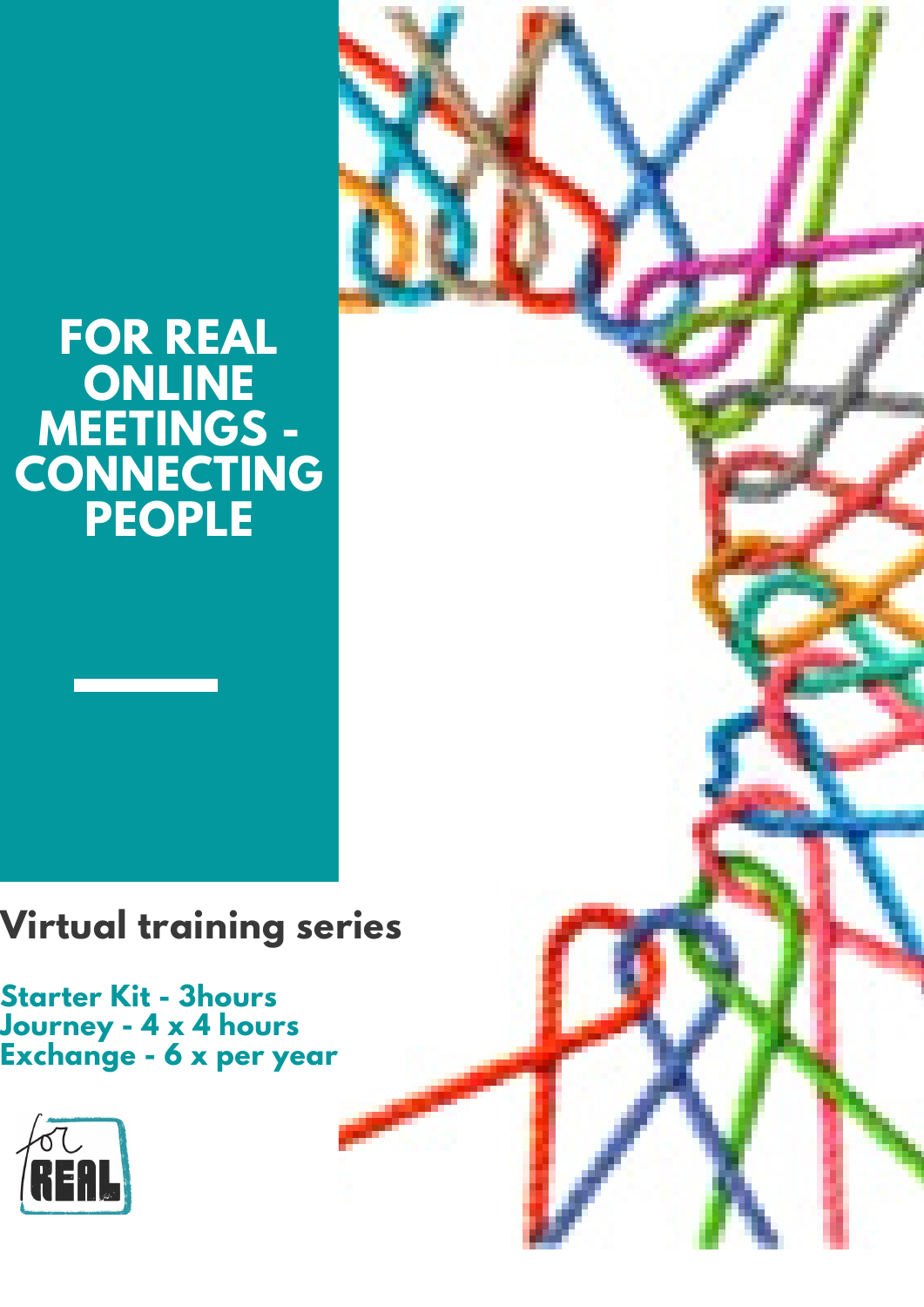# **STARTER KIT**

# WHY

To experience how we can better facilitate connections in virtual meetings. Meaningful and effective virtual meetings are possible!

# How

Through an experiential learning approach - seeing, feeling and hearing how virtual connections can be established.

# What

Comprehensive overview of basic principles of virtual facilitation (3 levels of being the facilitator, design elements, tools and methods).

# For whom

Anyone who wants to learn more about hosting and facilitating virtual meetings (group size of 9 -max.24 participants)

Date and Time 16th April 13h30 -16h30 (South African time)

# Price

R 450 or Euro 45 \*For every 5 paid spots we ass 1 spot for free \*\* Reach out for reduced rates



INFO@FORREAL.ORG.ZA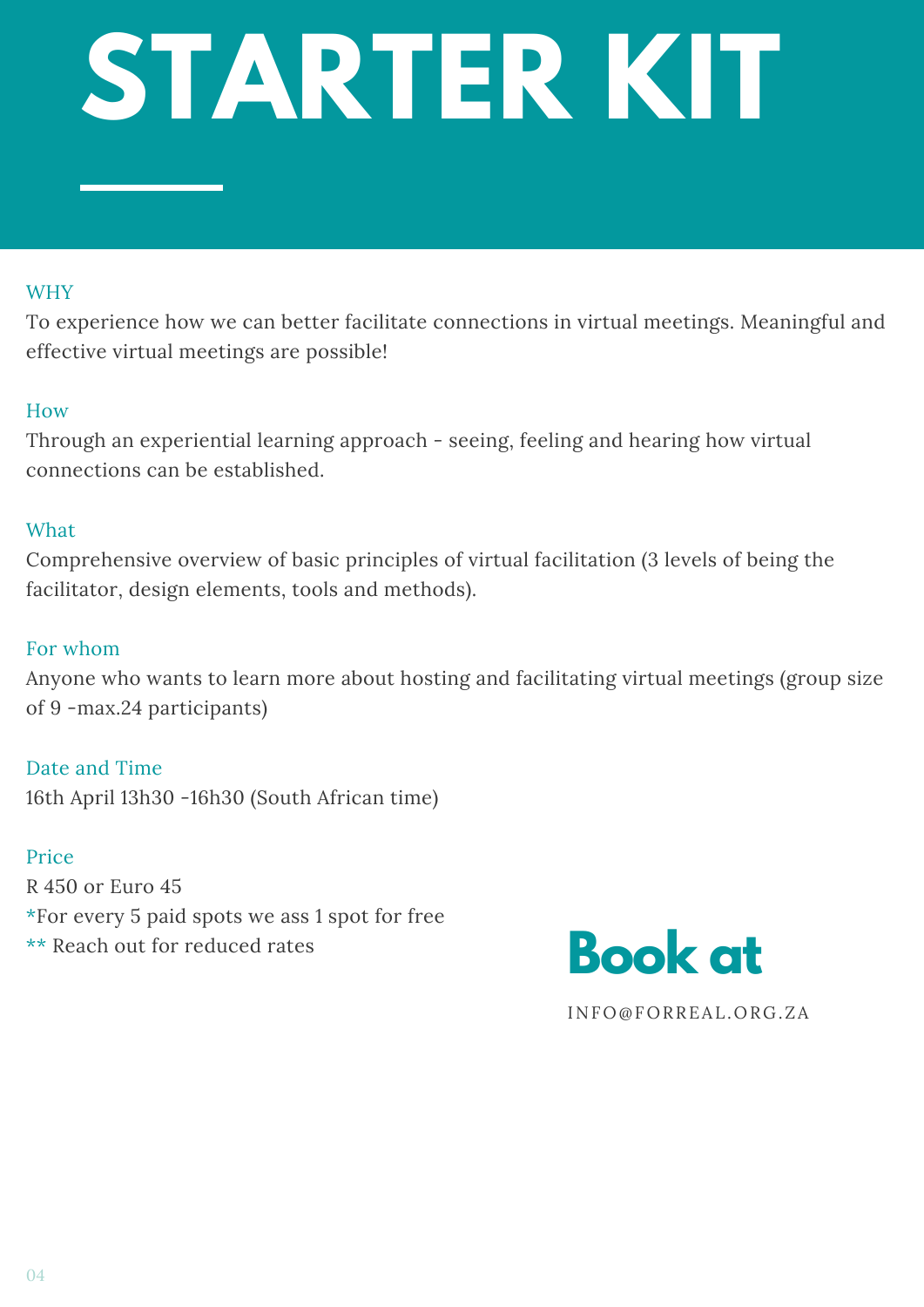# **JOURNEY**

#### WHY

To gain confidence in holding spaces and experimenting with different approaches. To have a clear understanding of the basic principles of effective virtual meetings and enjoy facilitating them. To be more creative and have fun while facilitating.

#### How

Through an experiential learning approach - seeing, feeling and hearing how virtual connections can be established. Journeying with a group allowing you to go deeper in your learning experience. The space allows for peer learning and continuous reflections as well as experiencing group dynamics.

## What

Comprehensive overview and application of basic principles of virtual facilitation (3 levels of being the facilitator, design elements, tools and methods). Experiencing the design and holding of longer processes. Fostering your personal growth and becoming part of a network for further exchange.

## For whom

Anyone who has a real interest in facilitating and hosting. People who already facilitate a lot and want to up their game (group size of 9 -max.16 participants)

## Date and Time (South African time)

7th May 12h30 -16h30 21st May 10h30 -12h30 + joint lunch 13h00 -15h00 4th June 12h30 -16h30 25th June 12h30 -16h30

## Price

R 3.600 or Euro 360 \*For every 5 paid spots we ass 1 spot for free \*\* Reach out for reduced rates